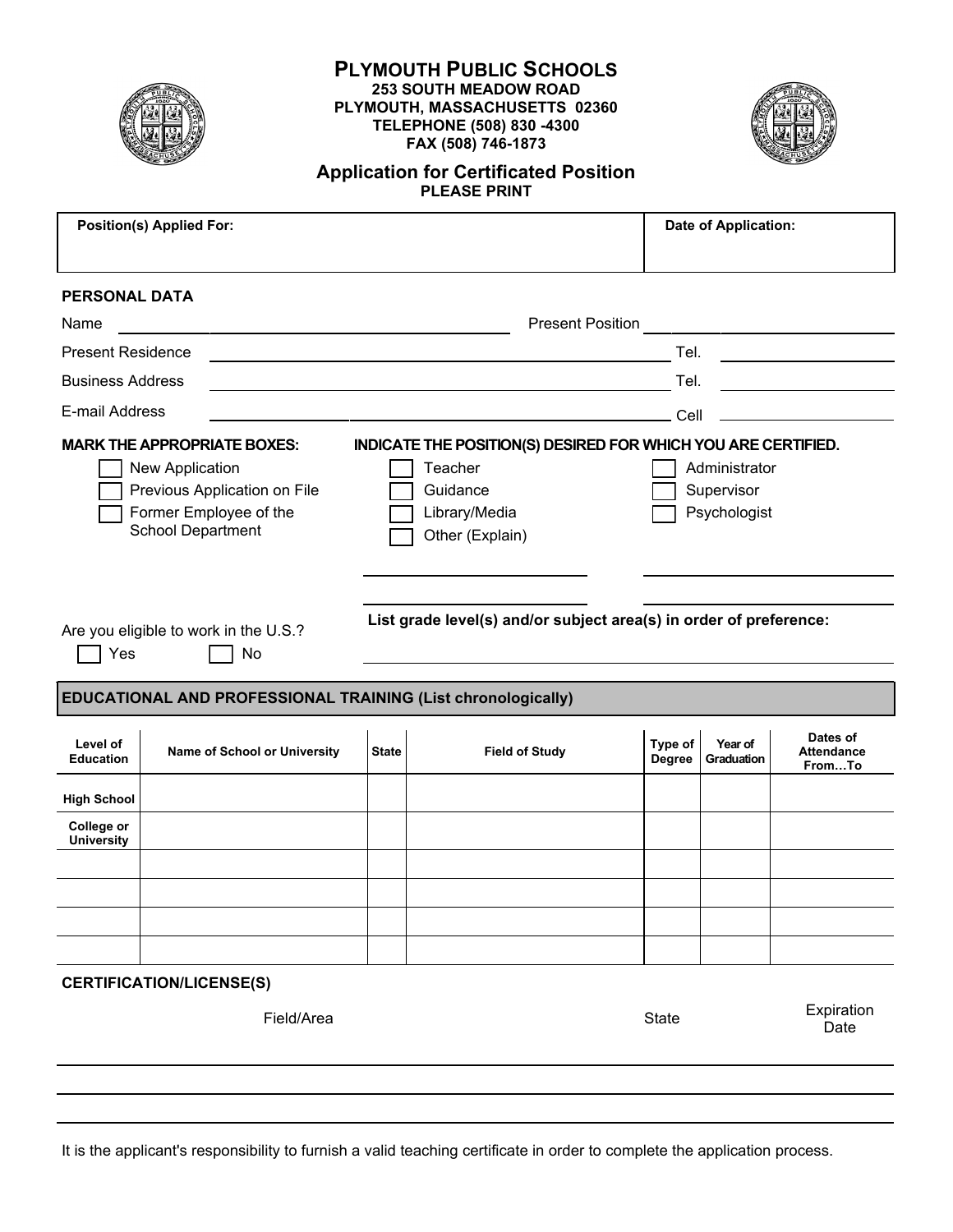#### **STUDENT TEACHING EXPERIENCE** (List chronologically and include any internships.)

| Name of School | <b>School Department</b><br><b>City/County</b> | <b>State</b> | <b>Grade Level and/or Subject</b> | <b>Dates</b> | <b>Supervisor</b> |
|----------------|------------------------------------------------|--------------|-----------------------------------|--------------|-------------------|
|                |                                                |              |                                   |              |                   |
|                |                                                |              |                                   |              |                   |

#### **TEACHING EXPERIENCE** (List chronologically all teaching experience DO NOT INCLUDE SUBSTITUTE TEACHING.)

| <b>Name of School</b> | <b>School Department</b><br>City/County | <b>State</b> | <b>Position Held</b><br>Grades and/or Subjects Taught<br>(Specify) | Dates<br>Mo./Day/Yr.<br>FromTo | Total<br>Years | <b>Full</b><br>Time<br>$(\blacklozenge)$ | Part<br>Time<br>$(\sqrt{2})$ | Supervisor |
|-----------------------|-----------------------------------------|--------------|--------------------------------------------------------------------|--------------------------------|----------------|------------------------------------------|------------------------------|------------|
|                       |                                         |              |                                                                    |                                |                |                                          |                              |            |
|                       |                                         |              |                                                                    |                                |                |                                          |                              |            |
|                       |                                         |              |                                                                    |                                |                |                                          |                              |            |
|                       |                                         |              |                                                                    |                                |                |                                          |                              |            |
|                       |                                         |              |                                                                    |                                |                |                                          |                              |            |
|                       |                                         |              |                                                                    |                                |                |                                          |                              |            |
| Total                 |                                         |              |                                                                    |                                | 0.00           |                                          |                              |            |

## **WORK EXPERIENCE OTHER THAN TEACHING** (List chronologically and attach a sheet If necessary.)

| Employer | <b>City/County</b> | <b>State</b> | Kind of Work | <b>Dates of Employment</b> | Supervisor |
|----------|--------------------|--------------|--------------|----------------------------|------------|
|          |                    |              |              |                            |            |
|          |                    |              |              |                            |            |
|          |                    |              |              |                            |            |

**You may list any verifiable work performed on a volunteer basis on an attached sheet.**

| <b>MILITARY EXPERIENCE</b> |                                     |                        |                          |
|----------------------------|-------------------------------------|------------------------|--------------------------|
| <b>Branch of Service</b>   | <b>Occupational Specialty (MOS)</b> | <b>Inclusive Dates</b> | <b>Rank at Discharge</b> |
|                            |                                     |                        |                          |
| <b>REFERENCES</b>          |                                     |                        |                          |

It is **the applicant's responsibility** to have the following information provided the School Department in order to be considered for employment.

- A. The names of at least three reference sources must be provided and must include current employer if employed, or last employer if not currently employed.
- B. Unless included in Placement File, applicants with work experience must provide recommendations from principals and/or superintendents from all contracted educational work experiences within the past three years. If experience was not within the past three years, provide references from last contracted experience.

Applicants who are beginning teachers registered with a college placement office must include references from their student teaching supervisor(s) and co-operating teacher(s) in the placement file or by listing names below.

C. As indicated above, a Placement File is being sent, and/or references are listed below:

| <b>Name of Reference</b> | <b>Position/Relationship</b> | <b>Mailing Address</b> | <b>Phone Number</b> |
|--------------------------|------------------------------|------------------------|---------------------|
| . .                      |                              |                        |                     |
| ົ                        |                              |                        |                     |
| ົ<br>. ن                 |                              |                        |                     |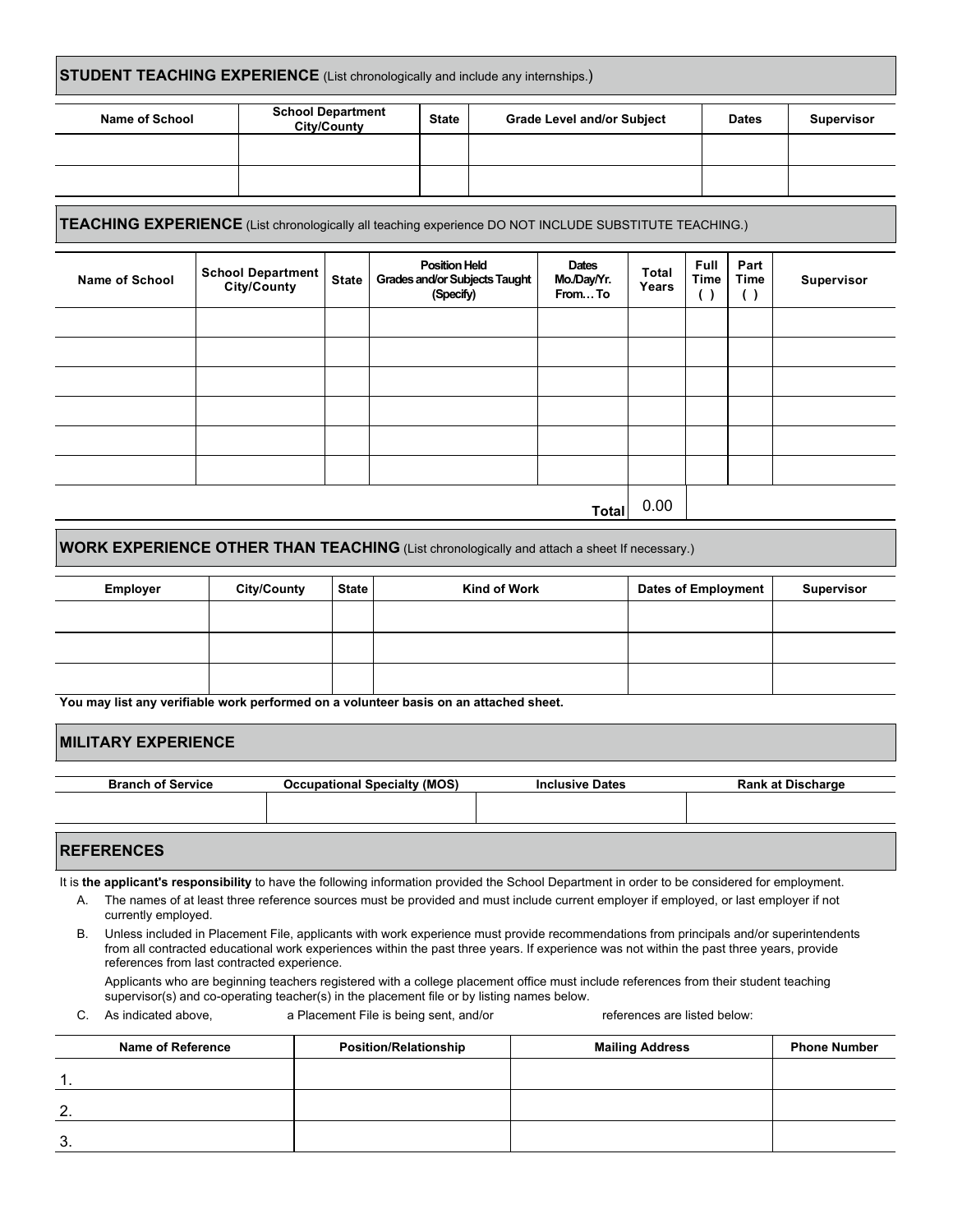#### **HOBBIES AND SPECIAL INTERESTS**

List any hobbies or special interests you have such as collecting, sports, concerts, dancing, etc.

### **PROFESSIONAL ORGANIZATIONS AND ACTIVITIES**

To complete application, please attach resume, certification(s) or license(s), transcripts, degree/diploma verification, and any other supporting data. Confidential credentials and official transcripts should be forwarded by placement office.

> PLEASE BE ADVISED THAT INCOMPLETE APPLICATIONS WILL **NOT** BE PROCESSED. (Reference to other documents is not acceptable.)

#### **Please read before answering the next four (4) questions:**

An applicant for employment with a sealed record on file with the Commissioner of Probation may answer "no record" with respect to an inquiry herein relative to prior arrests, criminal court appearances or convictions. In addition, any applicant may answer "no record" with respect to any inquiry relative to prior arrests, court appearances and adjudications in all cases of delinquency or as a child in need of services which did not result in a complaint transferred to the superior court for criminal prosecution.

A conviction record is not necessarily a bar to employment. Factors such as age at time of the offense will be taken into account.

It is unlawful in Massachusetts to require or administer a lie detector test as a condition of employment or continued employment. Any employer who violates this law shall be subject to criminal penalties and civil liability.

| 1. Have you ever been convicted of a felony? |     | Yes | No.             | If so, explain:                                                                                                     |
|----------------------------------------------|-----|-----|-----------------|---------------------------------------------------------------------------------------------------------------------|
|                                              |     |     |                 |                                                                                                                     |
|                                              |     |     |                 |                                                                                                                     |
|                                              |     |     |                 | 2. Have you ever been convicted of a misdemeanor where conviction occurred within five years of the date of this    |
| application?                                 | Yes | No. | If so, explain: |                                                                                                                     |
|                                              |     |     |                 |                                                                                                                     |
|                                              |     |     |                 |                                                                                                                     |
|                                              |     |     |                 | 3. If your answer to number two (2) is yes, were you convicted of any misdemeanor more than five years prior to the |
| date of this application?                    | Yes | No. |                 | If so, explain:                                                                                                     |
|                                              |     |     |                 |                                                                                                                     |
|                                              |     |     |                 |                                                                                                                     |